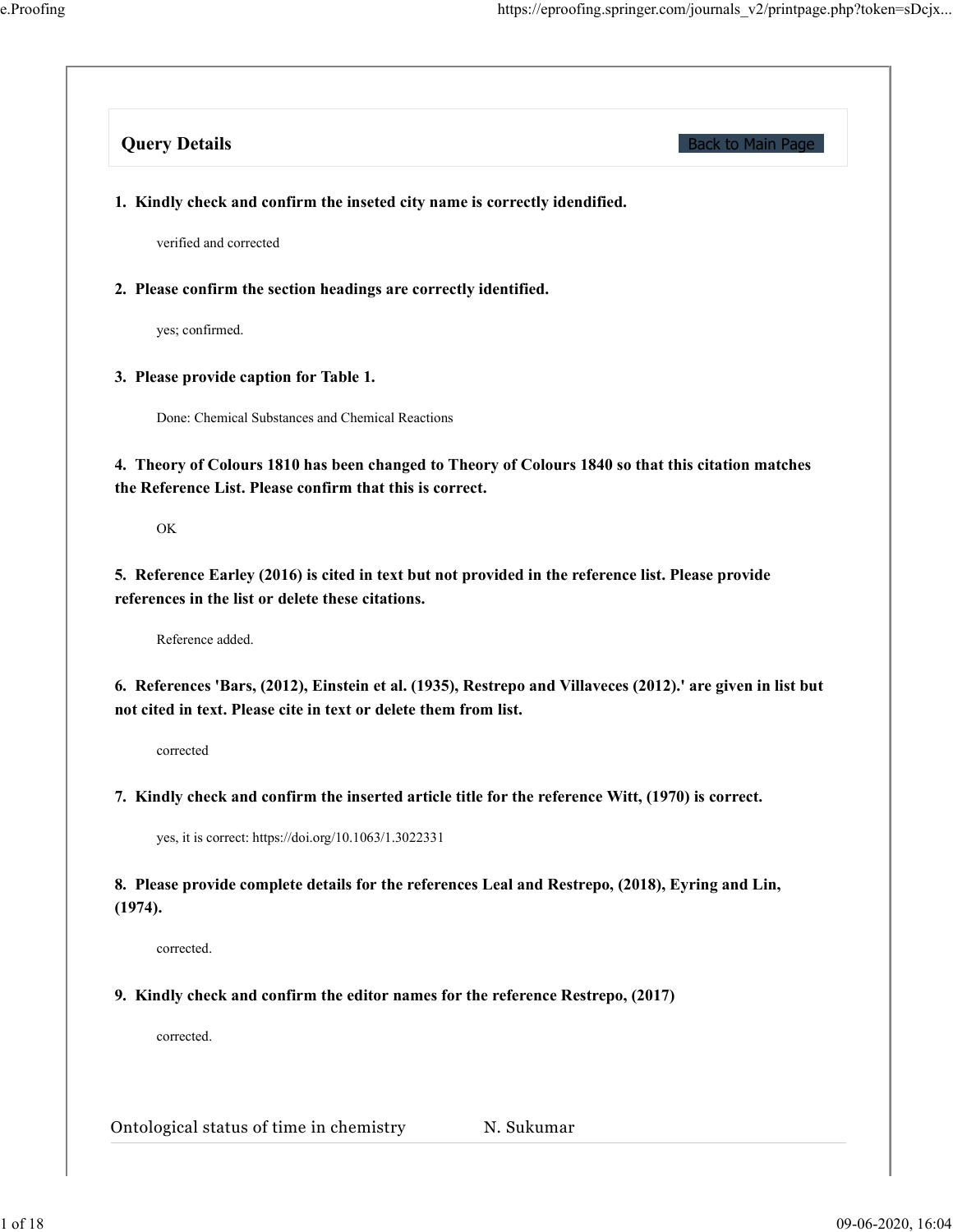# Ontological status of time in chemistry

N. Sukumar,  $1 \boxtimes$ 

Email n.sukumar@snu.edu.in

Department of Chemistry and Center for Informatics, Shiv Nadar University, Dadri, Gautam Buddha Nagar, UP, India 1

### Abstract

While temporal considerations are of prime importance for chemical reactions, as well as for molecular stability, most chemical concepts (outside of the field of chemical kinetics) are not explicitly formulated on a diachronic basis (Earley in Found Chem  $14:235$ , 2012). It will be argued here that a formulation explicitly incorporating temporal and epistemological considerations enables us to treat chemical reactions and chemical substances on ontologically equivalent terms, instead of assigning a more fundamental status to the latter. After all, in collision theory, a chemical substance is just a collision complex (a "resonance") that takes too long. How long qualifies as "too long", and "too long" in relation to what, are crucial questions that distinguish chemical substances from chemical reactions, and reversible reactions from irreversible ones, thereby introducing anthropocentric considerations into these distinctions. Too long for a lab chemist is very different from too long for an astrochemist studying chemical reactions between chemical substances in inter-stellar space on cosmological timescales. Examining several physical and chemical properties on the basis of which chemical substances are distinguished from one another, the role of temporal and anthropocentric considerations in defining molecular properties is emphasized. I conclude with some observations on the much-debated reduction of chemistry to other disciplines, arguing that such reduction depends on our aesthetic choices as to what kinds of observations demand explanation, and what kinds of explanation are acceptable. AQ1

#### Keywords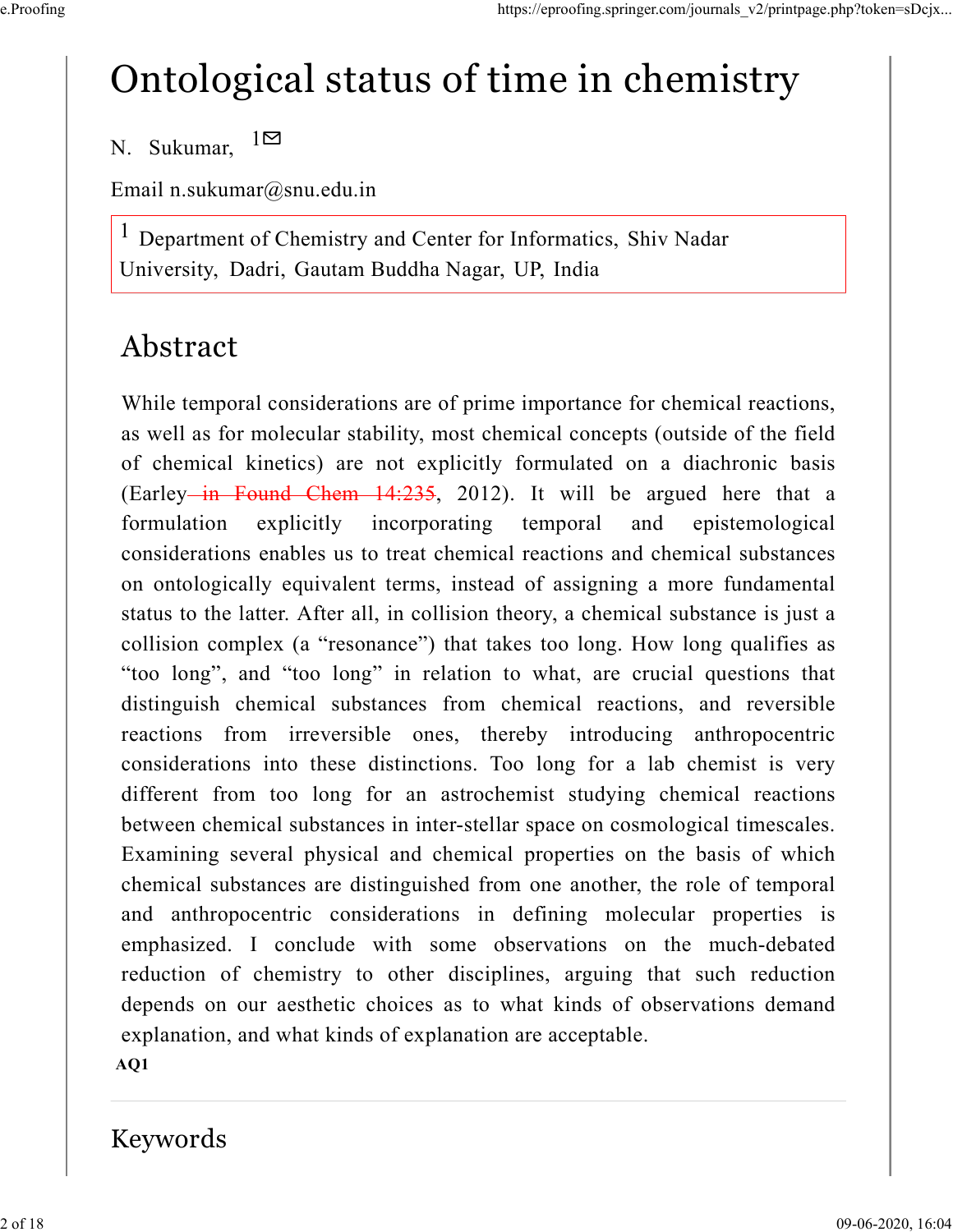Collision theory Chemical dynamics Ontology of time Reduction of chemistry Process structural realism Anthropic principle

## Introduction

The ontological status of time has been a topic of $\theta$  considerable philosophical speculation over the ages. The subjective nature of perceived temporal duration has led to questions as to whether time is no more than a creation of the mind, an ordering device or an illusion (Ballard 1984; Eddington 1928, 1939; Hoffmann 1972; Hoyle and Hoyle 1963; Hoyle 1966; Jaffe 2018; Schuster 1986; Wesson 2010). Other questions include whether time has an origin, a unique "beginning" (Hawking 1988; Penrose 1989) or whether it is cyclic, whether it is continuous or discrete, the relation between time and entropy or the so-called "arrow of time" (Eddington 1928, 1939; Everett 1957; de Witt 1970; Hoyle and Narlikar 1974; Petkov 2007; Schuster 1986; Wesson 2010), and whether there can be multiple time dimensions (Bars, Deliduman and Minic et al 1999; Bars 2000; Craig and Weinstein 2008; Velev 2012). Considerations of the epistemology of time and its relationship to space led Einstein (1905a, b) to formulate his Special Theory of Relativity in terms of two postulates:

- 1. The laws of physics are the same in all inertial frames; there is no preferred inertial frame (the Principle of Relativity);
- 2. The speed of light in free space has the same value in all inertial frames (Principle of Constancy of the Speed of Light).

AQ2

For observers in different inertial frames, where one is moving with a constant velocity relative to the other, time and space are inter-related through Lorentz contraction and time dilation. This welding of space and time results in a hybrid measure of separation interval, called the Minkowski spacetime metric, where covariance of the theory requires that time and space be interchangable. Einstein subsequently generalized the treatment to include accelerated frames of reference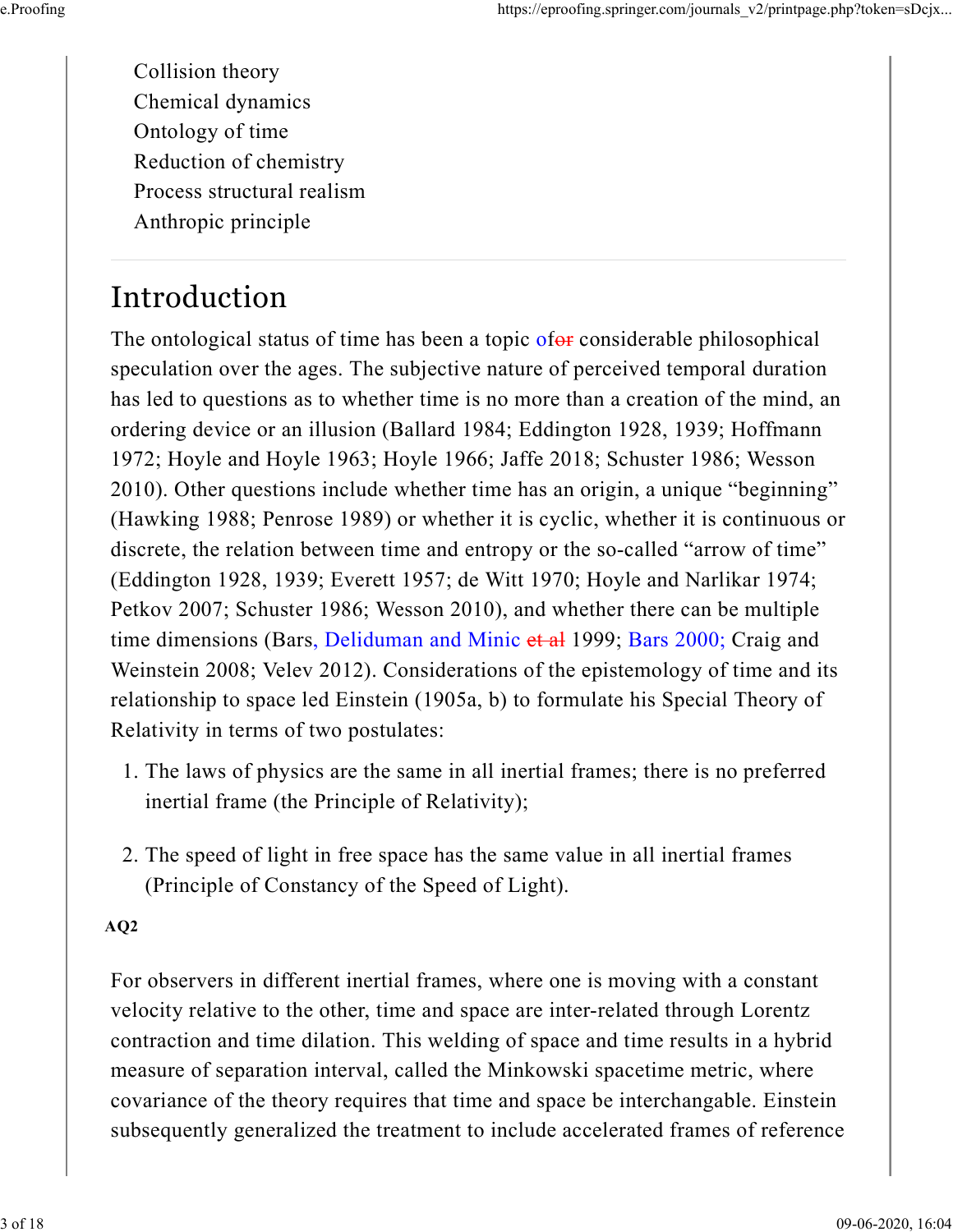or objects moving in gravitational fields, in his General Theory of Relativity. Here I will focus on the consequences of the ontological status of time for the formulation of chemical theories, explanations and concepts.

#### Chemical substances and reactions are the objects of discourse in chemistry

In our conventional thinking, the ontological entities of chemistry may be classified as either chemical substances or reactions. Table 1 summarizes their essential ontological properties:

#### Table 1: Chemical Substances and Chemical Reactions

| <b>Chemical Substance</b>            | <b>Chemical Reaction</b>                                       |
|--------------------------------------|----------------------------------------------------------------|
| Object                               | Process                                                        |
| Stable                               | Dynamic                                                        |
| Formed by and undergoes<br>reactions | Converts chemical substances into other chemical<br>substances |

#### $AO3$

.

It is conventional to consider the former (chemical substances) as the more "fundamental" constituents of matter and of the theory. Chemical reaction networks are constructed by considering chemical substances as nodes or vertices of a graph, with chemical reactions forming the edges or connections between them. Process realism (Earley 2008) takes the alternate viewpoint of considering processes as of more fundamental significance. In his book The Order of Time, Carlo Rovelli (Rovelli 2018; Paetz 2010) also posits that events, rather than particles or fields, are the basic constituents of the universe.

It will be argued here that the distinction between a chemical substance and a chemical reaction or a collision complex is not always so straightforward. A simple example that encapsulates this dichotomy is the hydrogen exchange reaction:

 $H + H_2 \rightarrow H_2 + H$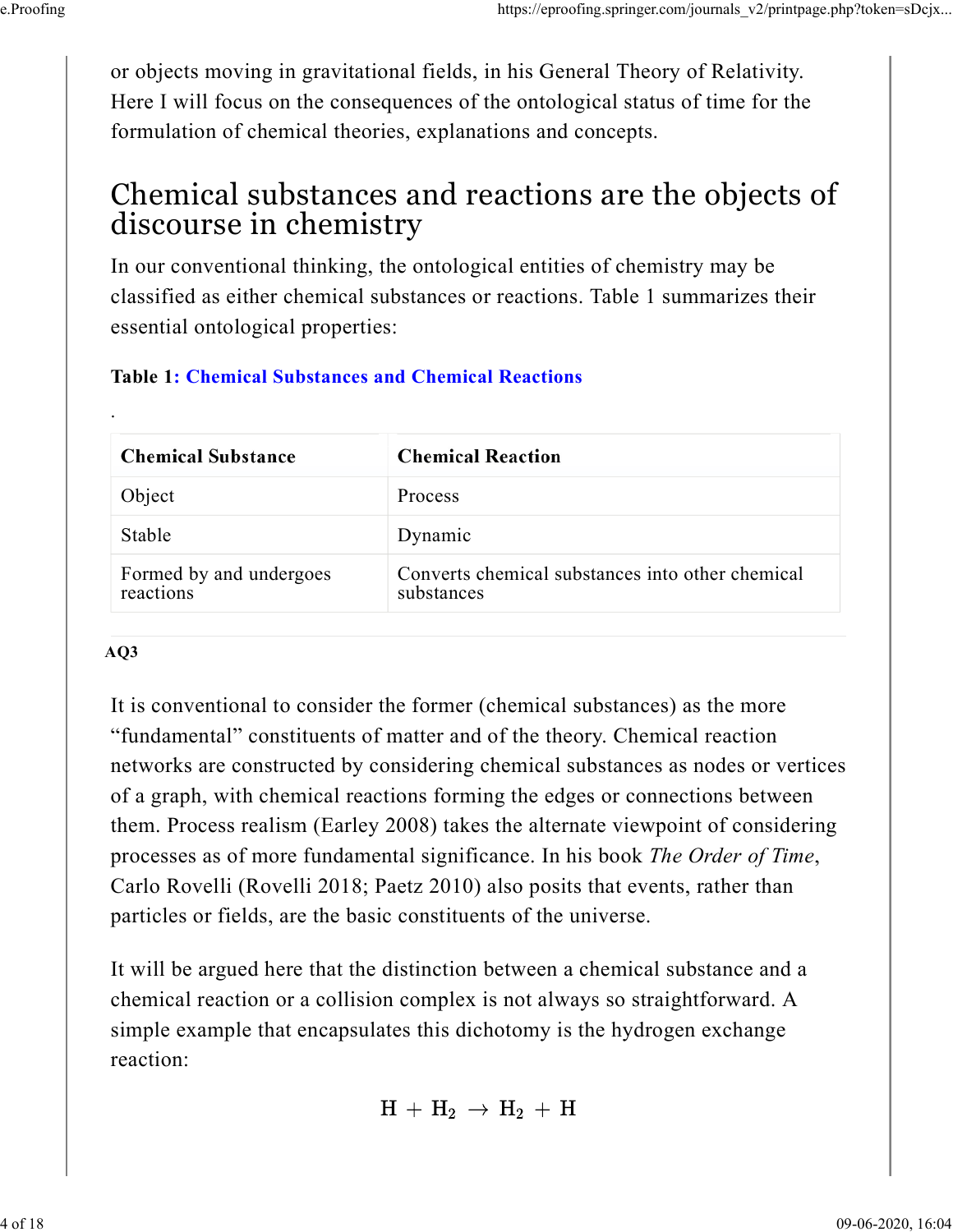the simplest chemical reaction, which has been studied intensively for over 75 years. In the London-Eyring-Polanyi-Sato (LEPS) (Eyring and Lin 1974; London 1929; Polanyi and Schreiber 1974, 1977; Sato 1955a, b; Porter and Karplus 1964; Porter et al 1968; Varandas 1979) potential energy surface (PES) for the system (Fig. 1),  $H_3$  forms a transition state for the collinear reaction. There is no minimum on the PES except at  $r_1 = \infty$  or  $r_2 = \infty$  (which correspond to dissociated H and H<sub>2</sub>). So, does this represent a chemical reaction or is H<sub>3</sub> an unstable molecule? However, the mere existence of a minimum on the PES does not correspond to a stable chemical substance. If the zero point energy corresponding to the minimum is greater than the energetic barrier to dissociation, it will not correspond to a stable chemical substance. If the PES minimum can not sustain at least a few vibrational levels, the corresponding molecule will at best be metastable at all but the lowest temperatures, and will soon dissociate. Whether to treat it as a molecular system or as a collision complex is often a matter of choice or convenience. Thus quantum chemists often treat reacting partners or even weakly interacting chemical substances as a single "super molecule" in calculations.

#### Fig. 1

Potential energy surface for the system of three hydrogen atoms  $H_A + H_B - H_C \rightarrow$  $H_A$ <sup>-</sup> $H_B$  +  $H_C$  in the linear configuration. adapted from Sato (1955a, b)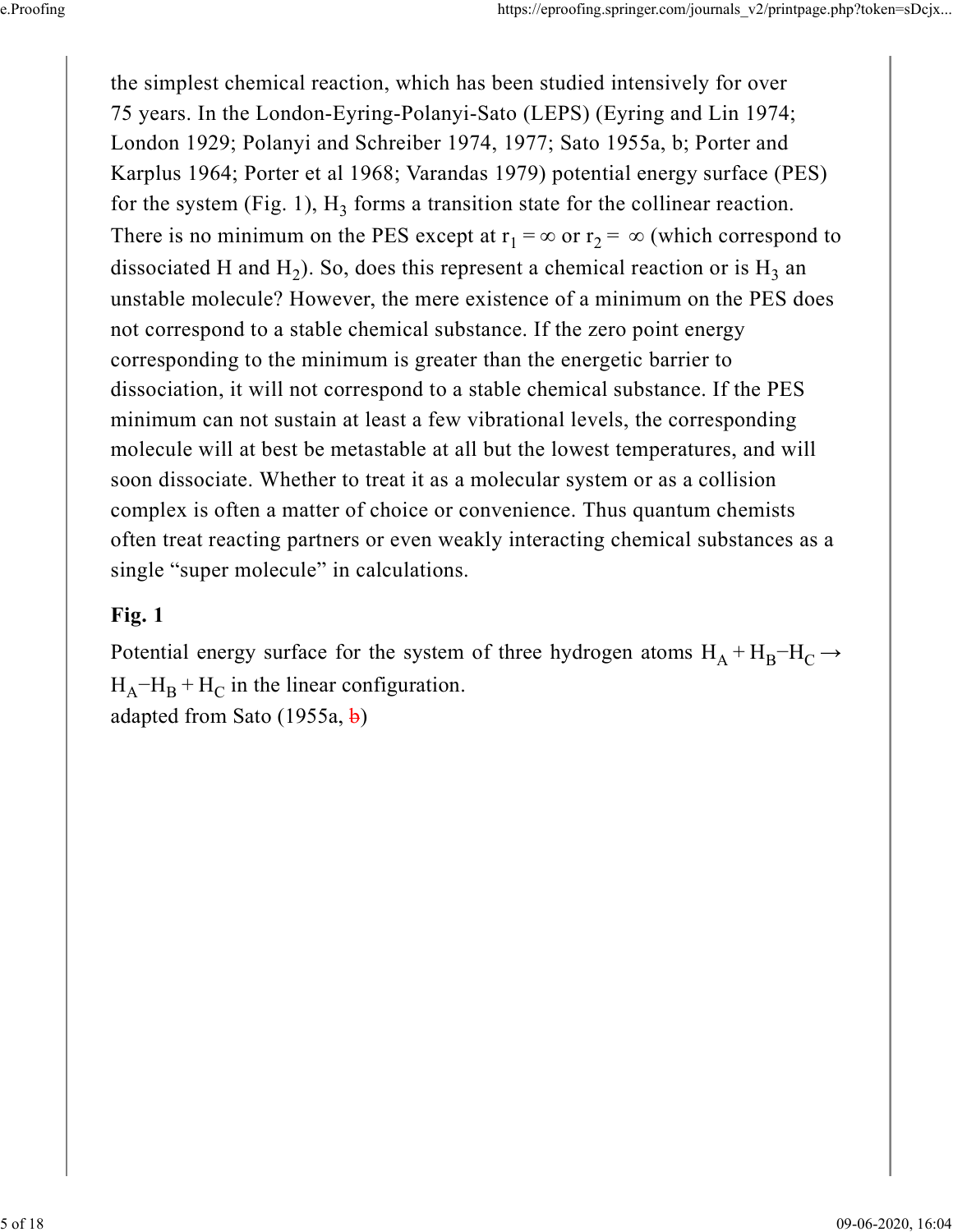

#### How long is "Too Long"?

In quantum field theory, all particles—and hence, in turn, all molecules—are excitations of a background quantum field. In collision theory, a molecule is just a collision (a "resonance") that takes too long. But how long is "too long", and "too long" in relation to what? These are crucial questions that distinguish chemical substances from chemical reactions, and reversible reactions from irreversible ones. Even in an exothermic reaction  $A + B \rightarrow AB$  taking place in *vacuo*, with a negative heat of formation ( $\Delta H_f < 0$ ), the atoms A and B will not "stick" to each other in empty space to form the molecule AB unless the system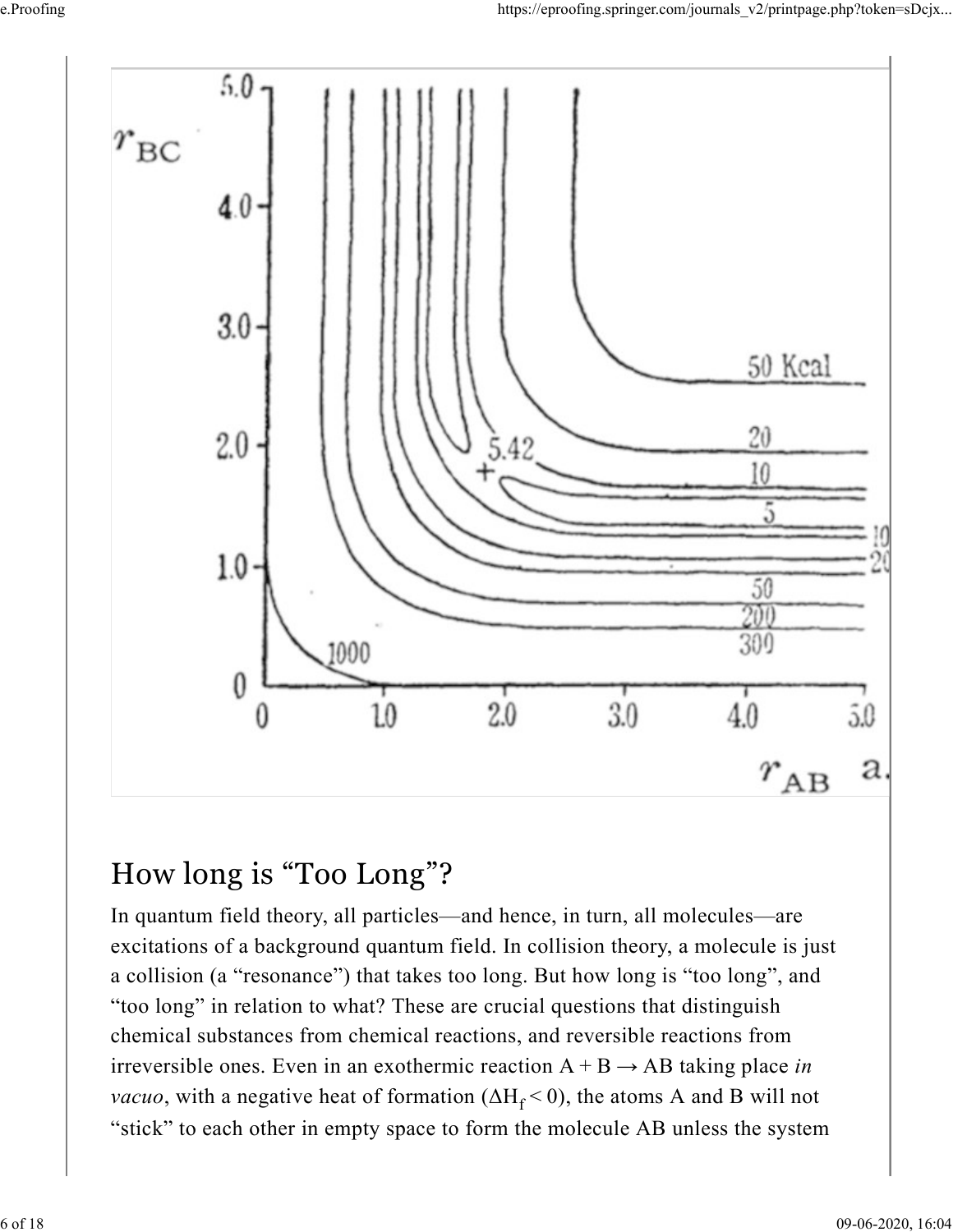has a way to dissipate the excess heat. The timescale at which this dissipation occurs is an integral part of the reaction kinetics. Thus all chemical reactions can be regarded as collision processes. The converse situation is the Einstein– Podolsky–Rosen (EPR) paradox (Einstein, Podolsky and Rosen 1935), where a correlated singlet (or a dissociating molecule) remains forever entangled, no matter how distantly separated the partners (or dissociation products), unless environmental perturbations are strong enough to cause decoherence of the quantum waves. See Martínez-González et al. (2019) for the relation of this discussion to the question of molecular structure.

It has always been recognized that chemistry depends not only upon chemical substances but also crucially upon the reaction conditions: most importantly temperature, pressure and time duration. Very different chemical reactions from what we encounter at standard temperature and pressure (STP) come into play under cryogenic conditions (such as in a helium matrix or in space), under high temperatures (such as in high energy collisions in the upper atmosphere, or on other planets), or at very low or very high pressures. Thus when considering reactions in the bulk, both temperature and pressure effects come into play, and the potential energy surface in the above considerations is to be replaced by the free energy surface. An endothermic reaction that is non-spontaneous ( $\Delta H > 0$ ,  $\Delta G$  > 0) at low temperature may become spontaneous ( $\Delta G$  < 0) at high temperature due to the effect of the entropic (T $\Delta S$ ) term in  $\Delta G = \Delta H - T \Delta S$  (if  $\Delta S > 0$ ).

While all chemical reactions are, in principle, reversible, reversibility in practice depends upon the activation free energies, and hence on the rates, of the forward and reverse reactions. Even at a given temperature and pressure, catalysts may be used to modify the free energy landscape of a reaction. Enzyme catalysis exploits this feature to make otherwise irreversible reactions reversible, thereby recycling many of the chemical components in biochemical reactions. Reversibility in common discourse is thus essentially a question of whether or not the reverse reaction proceeds at an appreciable pace under the given conditions. But this ("appreciable pace") is a subjective term. To a femtosecond spectroscopist, a millisecond is too long, whereas to a chemist studying reactions in interstellar space, a million years is, metaphorically, but the blink of an eye. The chemical reaction that is too slow to be of any practical use to a synthetic organic chemist may be the one that created the precursor molecules of life in interstellar space or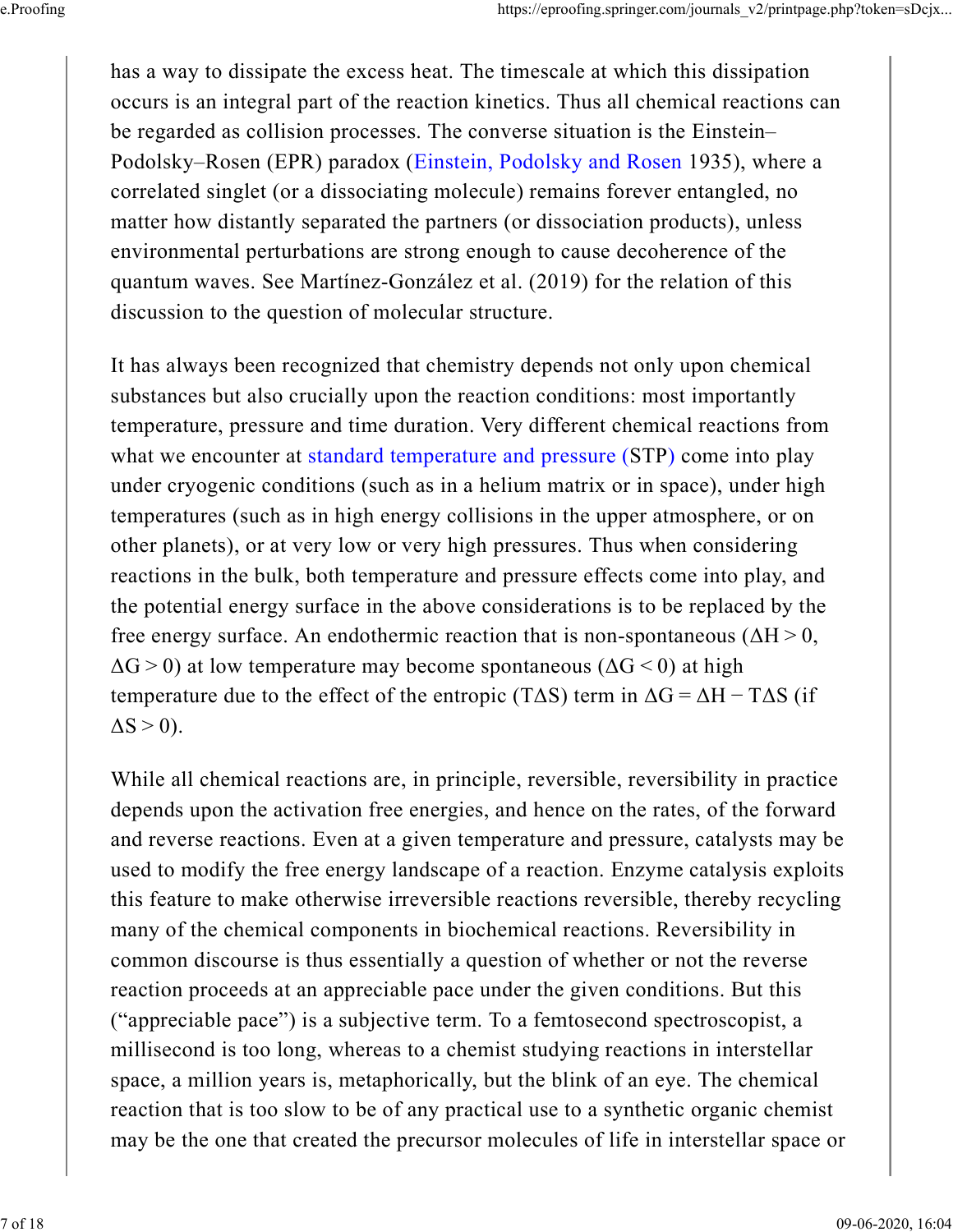giant molecular clouds. Thus time scales effectively distinguish chemical substances from chemical reactions, and reversible reactions from irreversible ones. For determining whether or not a chemical reaction yields a desired product in the lab, in most cases we mean too long or too slow in relation to our lifetimes, thereby introducing anthropocentric bias into these chemical distinctions.

## Anthropocentric bias in chemistry

Keserű et al. (2014) have argued, on the basis of a comprehensive analysis of organic reaction parameters in the chemical literature dating back to 1771, that anthropogenic limitations on reaction parameters are responsible for the fact that synthetic chemists have till date explored only a small fraction of the available chemical space. The reaction time is one of the key parameters defining the boundaries between the ontological objects of chemical discourse. Being able to study and monitor molecular interactions on the femtosecond scale has opened up new areas of chemistry that were hitherto unknown, as has the ability to use generated pressures and temperatures, and employ catalysts that effectively speed up chemical reactions.

We recognize that the "state of matter" (for instance, whether a substance is a solid, liquid or gas) is a function of temperature and pressure. Thus whether "water" is a liquid or solid depends upon whether we live in tropical India or in the interior or Antarctica. At low temperatures and high pressures, many other phases of "ice" come into being. Near the critical point, on the other hand, the distinction between liquid and vapour vanishes, and it becomes possible to continuusly convert "liquid" water to its "vapour" without undergoing a phase transition. So chemists are generally careful to specify that water is a "liquid at STP." But this anthropocentrism applies to other physical properties as well. Colour, state of aggregation and smell are three properties that chemists have traditionally used for characterization and identification of chemical substances. A brick red colour in a flame test is indicative of calcium, a smell of rotten eggs is diagnostic of hydrogen sulphide, that of bitter almonds is indicative of cyanide, while the colours of various precipitates have been used as diagnostic tests for ions such as silver, barium, copper, sulphate, etc. (Vogel 1968).

The subjective nature of colour, being a product of the reflectance of the object,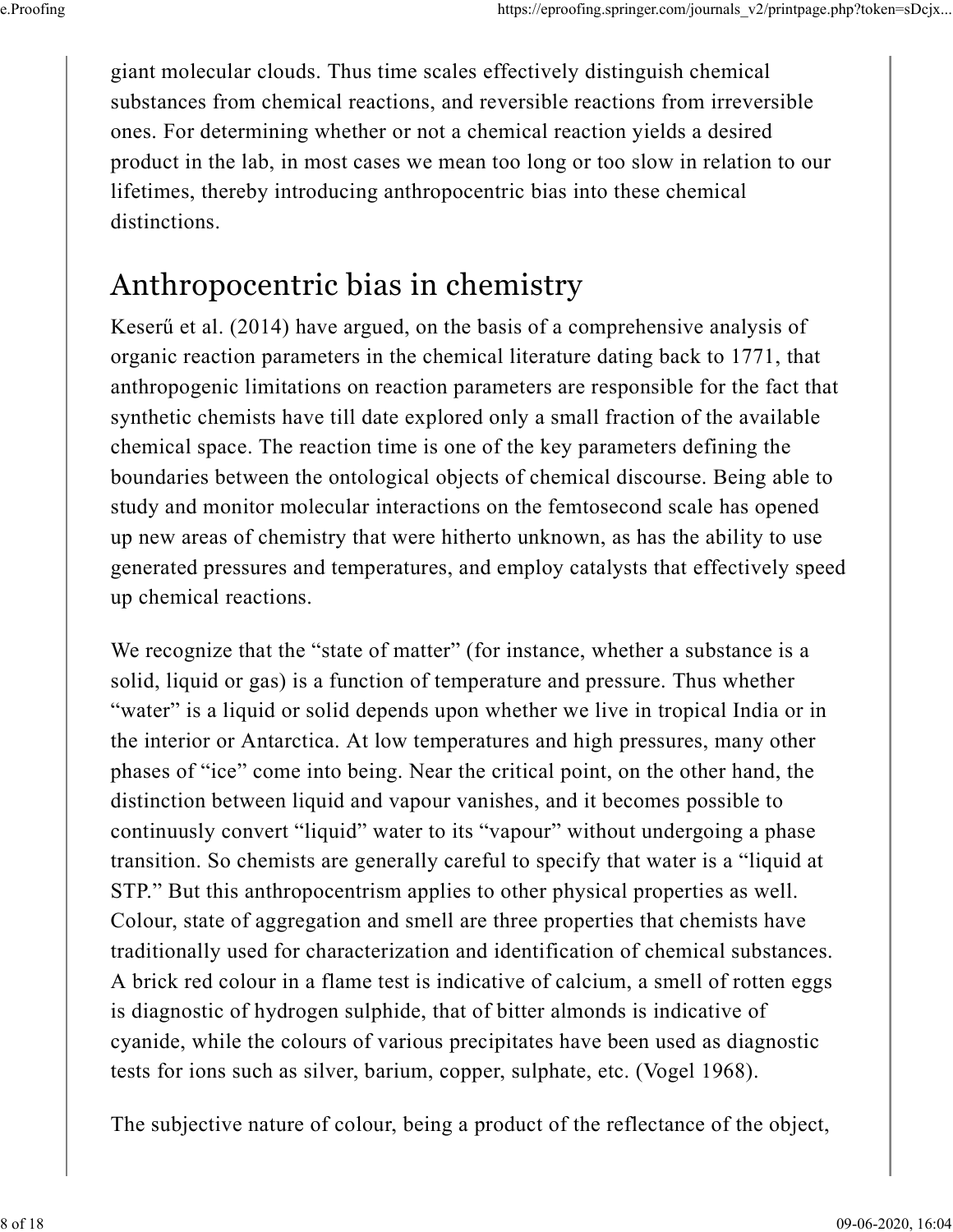the incident radiation, and our perceptual system (the mechanics of human vision and the way our brains process information), was pointed out by Johann Wolfgang von Goethe in his Theory of Colours (1840). For instance, the visual systems of different species have different sensitivities to different wavelengths of light, and thus different colour spaces. So a substance that emits in the ultraviolet is not "colourless", just colourless to us. Furthermore, sunlight has a nearly constant intensity between 400–700 nm, but this approximate constancy of the intensity of solar radiation at different wavelengths does not hold in other wavelength ranges, and not on other star systems. And since perceived colour is the complementary colour to the wavelengths absorbed from the incident light, it is also a function of which star system we happen to live in. To take another example, under intense irradiation and low pressure, benzene absorbs two photons at 391.4 nm and would thus appear purple (Johnson 1976). Thus it may quite legitimately be argued that "Benzene is a purple gas." AQ4

Here too, time enters the picture. Visual perception of colour is due to different kinds of cone cells in the retina, where the conversion of light energy to an electrical signal takes place through photoisomerization of a molecule such as retinal, through a potential surface conical intersection. This conformational change initiates a biochemical cascade, which in turn leads to the activation of phosphodiesterase (PDE), an enzyme that catalyzes the hydrolysis of cyclic guanosine monophosphate (cGMP) to 5′-GMP. The sodium ion channels in photoreceptors are cGMP-gated; so light-induced activation of PDE and degradation of cGMP causes sodium channels to close, which leads to the hyperpolarization of the photoreceptor's plasma membrane, and this change in membrane potential triggers an electrical signal which carries the visual information to the brain. Thus the electrical signal generated by the biochemical processes initiated by absorption of a photon by the cones in the retina generates activity in the visual cortex, which is sensed as the colour of the object. So colour perception, and visual perception in general, is the direct result of a cascade of biochemical reactions, starting with a light-induced photoisomerization in the retina. The eventual result of this biochemical cascade is a temporal, rather than amplitude, modulation in the firing of neurons in the visual cortex, *i.e.* the visual signal is manifested as the firing of more or less neuronal spikes per time interval. Thus it would be fair to say, in the spirit of Goethe, that colour is not just an inherent property of an object, but is equally the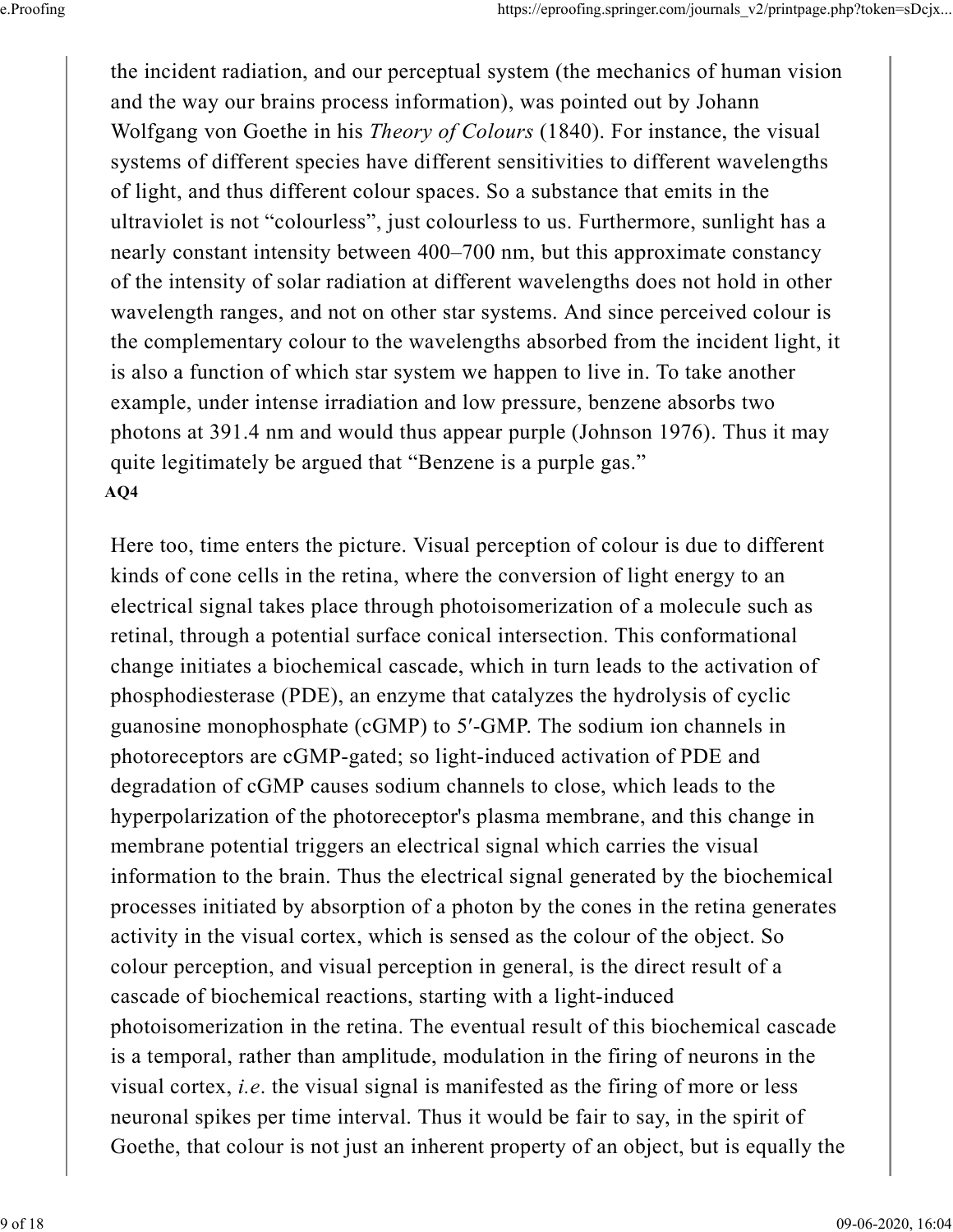result of the thermodynamics and kinetics of these photochemical, biochemical and electrochemical processes, along the pathway from the eye to the brain.

While most humans have three kinds of cone cells, which have broadly overlapping ranges of sensitivity, there is some recent evidence for presence of a fourth kind of cone cells, with colour sensitivity lying between the standard red and green cones, in about 2–3% of women (Jordan et al. 2010). This condition of possessing four types of cone cells in the retina, resulting in a four-dimensional sensory colour space (which extends a bird's range of colour vision into the UV), is known as tetrachromacy, and is known among several species of birds, fish, amphibians, reptiles, insects and some mammals. It is believed that a genetic change in the past made most species eventually lose two of their four types of cones. Asking why something "is" a particular colour is thus a very different question from asking why it absorbs light at a certain wavelength. The latter question leads to a reduction to physics, while the former leads us to a reduction to biology: an object is perceived to be of a certain colour because our visual systems have evolved (and retained) the appropriate cone cells to perceive that colour.

When it comes to the sense of smell, the human nose and brain are capable of distinguishing roughly 1 trillion distinct scents. Most scents are composed of many odorant chemical substances. Odour perception is the result of binding of odorant chemical substances to olfactory receptors inside the nose. These olfactory receptors are G protein-coupled receptors (GPCRs), that are expressed in the cell membranes of olfactory receptor neurons, and are responsible for the detection of odorants. There are around 1,000 different odour receptors in the mammalian genome, which form a multigene family. But not all potential odour receptor genes are expressed and functional in humans. Humans have approximately 400 functional genes coding for olfactory receptors. Activated olfactory receptors trigger nerve impulses which transmit information about odour to the brain. Olfactory receptors display affinity for a range of odorant molecules, and conversely a single odocant molecule may bind to several olfactory receptors with varying affinities, depending upon the physicochemical properties of the molecule. Therefore smell is a direct consequence of the thermodynamics and kinetics of odorant-receptor binding.

The existence of such a large number of olfactory receptors, representing as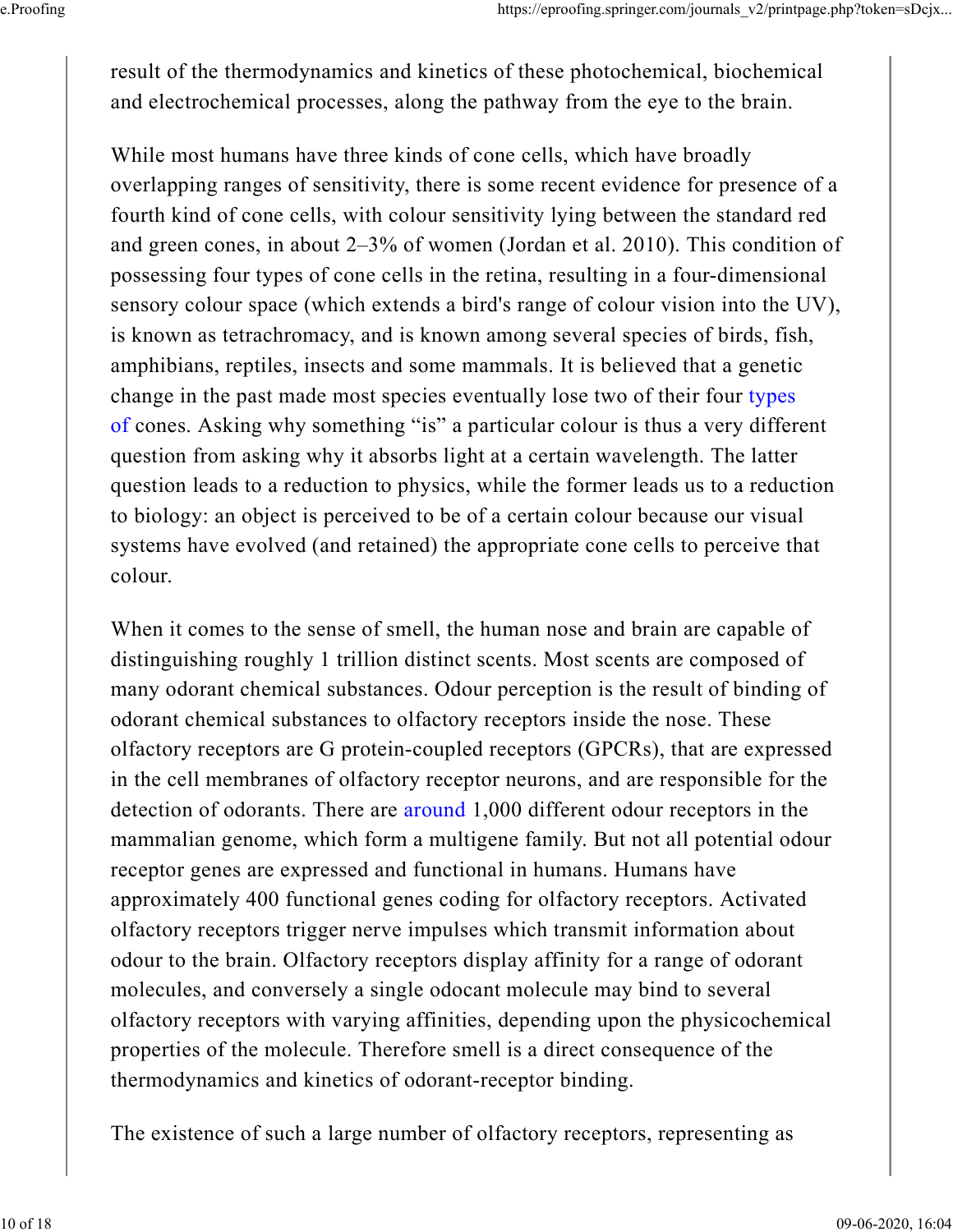much as 3% of genes in the mammalian genome, is indicative of a functional, evolutionary advantage conferred by possessing such a sophisticated chemical analysis system in the nose. It is therefore a legitimate queston to ask why carbon monoxide is odorless. Why did natural selection not design an olfactory receptor for this deadly gas, a common product of incomplete combustion in confined spaces? The taste of a chemical substance is similarly classified into sweet, sour, bitter, salty and umami, due to the different associated receptors. Flavor is a broader term, referring to the smell, texture, and taste of a chemical substance. Both taste and smell are important from an evolutionary standpoint, as they enable an organism to distinguish food from potentially deadly toxins. This reduces to seeking the explanation for chemical properties such as the smell and taste of a chemical substance, in terms of evolutionary biology.

## Reduction to physics or to biology?

I argue that whether we choose to reduce a science to physics or to biology ultimately reduces to which kinds of questions we hold to be more fundamental: material or efficient causes, instrumental or functional causes. This reduction of some chemical questions to biology is not necessarily a return to the positivism of earlier centuries. Some physicists, for instance, argue for a reduction of the most fundamental unanswered question in physics, namely why the fundamental constants in our universe have the values they do, to the evolution of intelligent beings, and thus to biology—this goes by the name of the anthropic principle. However, such arguments have been criticized on the grounds that the anthropic principle does not meet Popper's (1959) test of falsifiability. But the relevance of the anthropic principle to the philosophy of chemistry stems from the fact that "intelligent life" (however that may be defined, but it is presumed to include beings like ourselves, capable of intellectually understanding chemistry and philosophy) depends critically upon the stability of molecular matter under the conditions found on earth, i.e. around STP. Under different environmental conditions (temperatures and pressures differing from STP by just one order of magnitude), many of the molecules of life, such as proteins, nucleic acids, lipids, and liquid water, are not stable.

A common philosophical article of faith held by many working physicists today is that physics deals not with "why" questions, but only with "how" questions. Biology, however, commonly seeks functional causes, rather than instrumental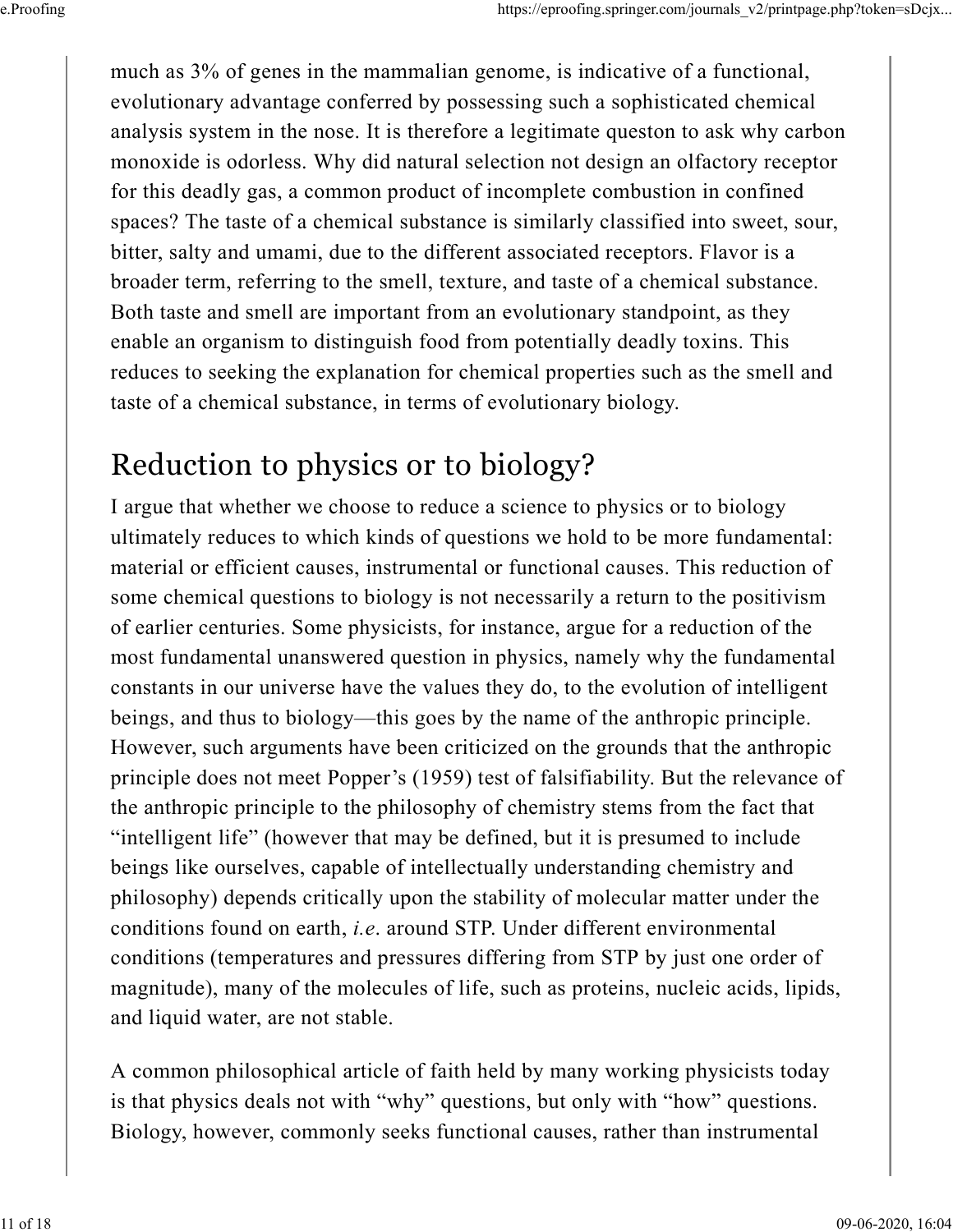ones, and thus often deals with "whyow" questions. But not all explanations in biology are framed as answers to "why" questions. While explanations in evolutionary biology are indeed framed as answers to "why" questions, explanations in molecular biology are framed as answers to "how" questions. Most philosophers relegate such answers to "why" questions to subordinate status. Thus, Alicia Juarrero (1999) has argued that "the restricted notion of causality that was adopted with the rise of modern science is an impoverished one — quite inadequate for philosophical analysis of complex questions of properly philosophic interest." (Earley 2016).  $AO5$ 

#### Periodicity, time and closure

Let us now briefly turn to the epistemology of time. If there were no periodic processes in the universe, no days, no years, no ticking clocks, we could not tell the passage of time. If, on the other hand, the universe comprised of only periodic processes, with no death, no ageing, no learning, we could not tell the passage of time either. So time can be perceived only through co-existence of periodic (cyclical) and acyclic processes. Of course, this co-existence of periodicity and aperiodicity is not just true of time: Restrepo, et al. (Leal and Restrepo 2018; Restrepo 2017; Restrepo and Villaveces 20127) have argued that the formal structure of the Periodic Table is the result of two separate organizing principles: similarity and sequential ordering. Elements in the Periodic Table are not just copies of the ones above them in the group. This combination of periodicity and order is at the heart of the richness of chemistry.

Such notions of periodicity are employed by Earley to develop the theory of Process Structural Realism: "Stability is achieved only when relationships internal to each item demonstrate such closure that states of the system repeatedly re-occur, so that the system persists through time." (Earley 2008) According to Earley, it is this closure that allows a substance to have ontological significance. "Stability constitutes a closure of relationships that makes it possible for each chemical entity to retain its self-identity while undergoing interactions with the rest of the world." (Earley 2008) And elsewhere he states: "What is fundamental is achievement of effective coherence—the level of size on which that achievement occurs is irrelevant." (Earley 2008) Of course, what Earley refers to here is the ontological relevance. But the time and length scales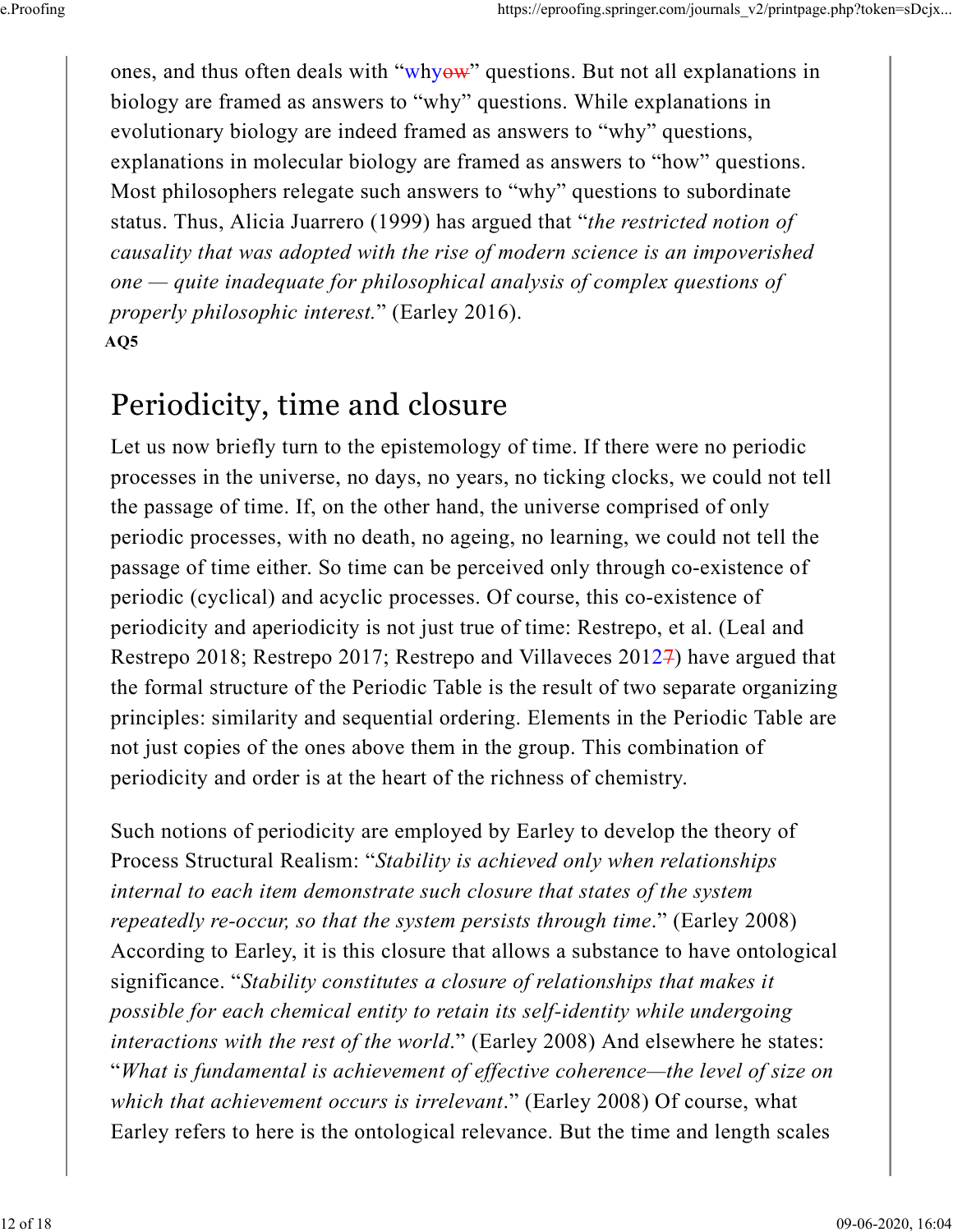are epistemologically relevant, because if an observer does not have access to the said time or length scales, then (s)he has not way of distinguishing between a chemical substance and a collision that takes place on a time scale too long to be observable. So from an epistemological standpoint, the distinction between a chemical substance and a chemical reaction would depend upon the time scale of this temporal closure. A process with a very long time scale for closure would be described by the observer as a (stable or metastable) chemical substance. Of course, since the duration of time is different in different accelerated frames of reference, according to the General Theory of Relativity, a process that is described as a chemical substance in one frame of reference could well be described by an observer in a different frame of reference as a chemical reaction.

### Conclusions

In this essay, the ontological and epistemological status of the concepts of chemical substances, molecular stability, molecular collisions, chemical reactions, reversible and irreversible reactions, have been examined. It is shown that the distinction between a chemical substance and a chemical reaction is not always straightforward from an epistemological standpoint, and depends upon the time scales involved (generally in comparision to our own lifetimes). This leads to consideration of anthropocentric bias in the definitions and descriptions of chemical properties. The subjective nature of physical and chemical properties of chemical substances is pointed out, with the specific examples of colour and smell being discussed in detail. It is argued that the reduction to physics or to biology is a function of the kinds of scientific questions regarded as being more fundamental to the discipline. It is further posited that perception of time requires the co-existence of periodic and acyclic processes. Finally, these notions are related to and contrasted to the position of Process Structural Realism. AQ6

#### Publisher's Note

Springer Nature remains neutral with regard to jurisdictional claims in published maps and institutional affiliations.

#### Acknowledgements

The author acknowledges fruitful discussions with Professors Joseph E. Earley, Sr., Guillermo Restrepo and Eugen Schwarz, and support from the Science &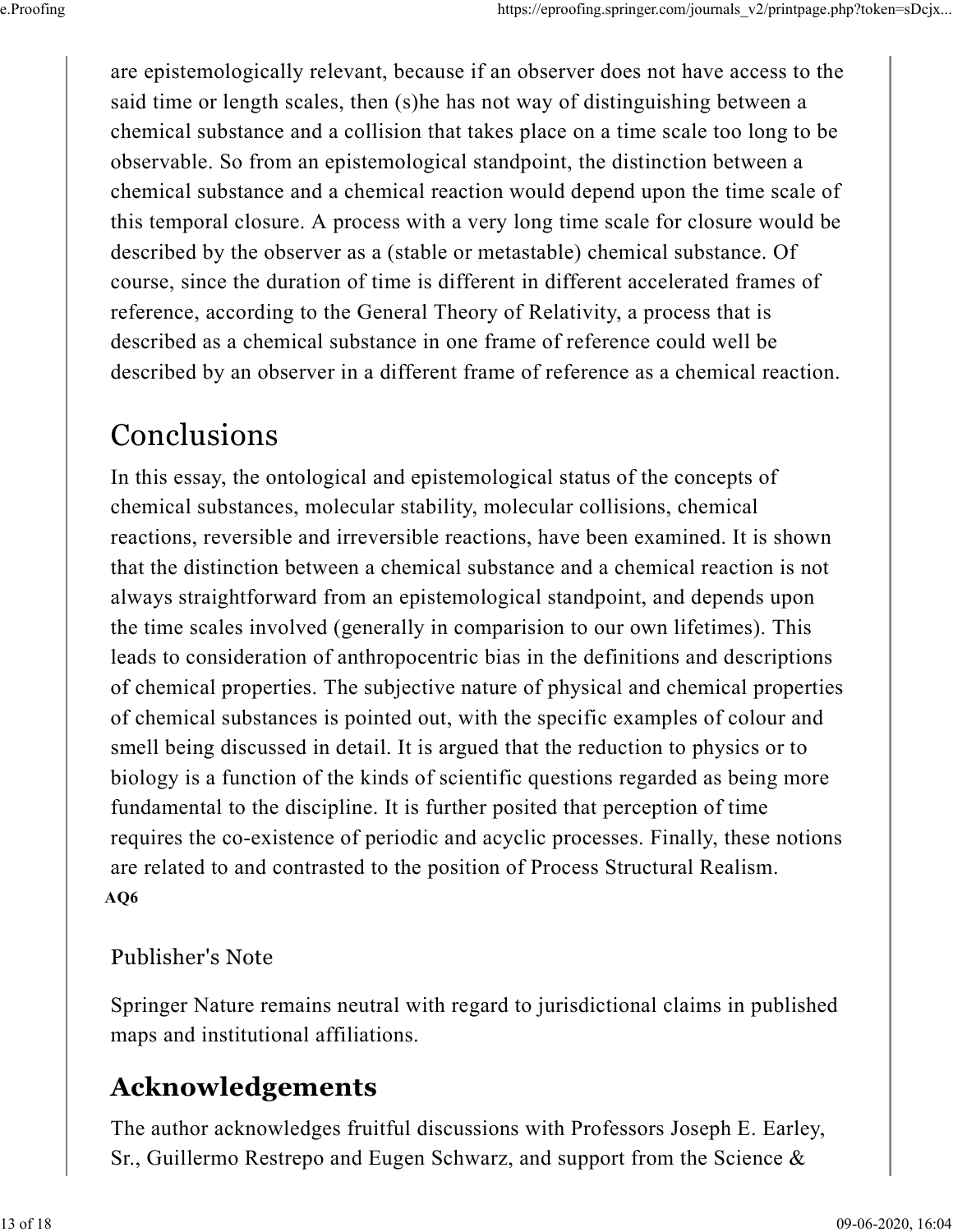Engineering Board (SERB) India under grant EMR2016-002141. Several helpful suggestions from the referees are also gratefully acnowledged.

#### References

Ballard, J.G.: Myths of the Near Future. Triad-Panther, London (1984)

Bars, I.: Two-Time Physics. https://arxiv.org/abs/hep-th/0008164 (2000)

Bars, I., Deliduman, C., Minic, D.: Phys. Rev. D 59, 125004 (1999)

Craig, W., Weinstein, S.: On determinism and well-posedness in multiple time dimensions. Proc. R. Soc. A 465(2110), 3023–3046 (2008)

De Witt, B.S.: Quantum mechanics and reality. Phys. Today 23(9), 30 (1970) AQ7

Earley, J.E.: Process structural realism, instance ontology and societal order. In: Riffert, F., Sander, H.-J. (eds.) Whitehead's Process Philosophy: System and Adventure in Interdisciplinary Research. Discovering New Pathways, pp. 190–211. Alber, Berlin (2008)

Earley, J.E.: A neglected aspect of the puzzle of chemical structure: how history helps. Found. Chem. 14, 235 (2012)

Eddington, A.S.: The Nature of the Physical World. Cambridge University Press, Cambridge (1928)

Eddington, A.S.: The Philosophy of Physical Science. Macmillan, New York (1939)

Einstein, A.: Zur Elektrodynamik bewegter Körper. Ann. Phys. 17(10), 891–921 (1905a)

Einstein, A.: Ist die Trägheit eines Körpers von seinem Energieinhalt abhängig? Ann. Phys. 18(13), 639–641 (1905b)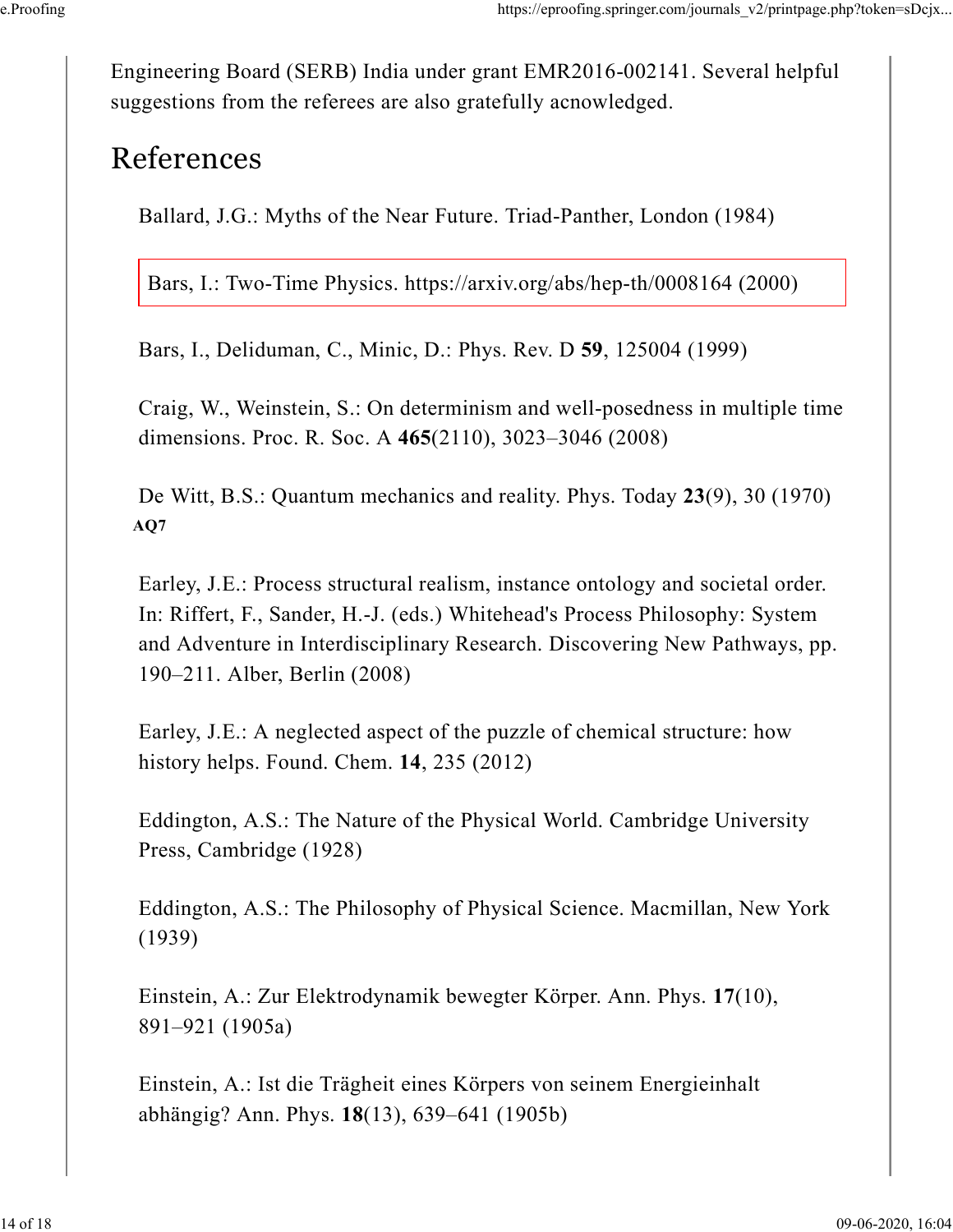Einstein, A., Podolsky, B., Rosen, N.: Can quantum-mechanical description of physical reality be considered complete? Phys. Rev. 47, 777 (1935)

Everett, H.: Relative-state formulation of quantum mechanics. Rev. Mod. Phys. 29, 454–462 (1957)

Eyring, H.; Lin, S. H.: in Physical Chemistry an Advanced Treatise, Vol. VI-A, H. Eyring, D. Henderson, and W. Jost (eds). Academic Press, New York (1974).

AQ8

Goethe's Theory of Colours, 1810: Translated from the German; with Notes by Charles Lock Eastlake, R.A., F.R.S. John Murray. London (1840 )

Hawking, S.: A Brief History of Time. Bantam Books, London, UK (1988)

Hoffmann, B.: Albert Einstein Creator and Rebel. New American Lib, New York (1972)

Hoyle, F., Hoyle, G.: Fifth Planet. Heinemann, London (1963)

Hoyle, F.: October the First is Too Late. Fawcett-Crest, Greenwich (1966)

Hoyle, F., Narlikar, J.V.: Action at a Distance in Physics and Cosmology. Freeman, San Francisco (1974)

Jaffe, A.: The illusion of time. Nature 556, 304–305 (2018)

Johnson, P.M.: The multiphoton ionization spectrum of Benzene. J. Chem. Phys. 64(10), 4143–4148 (1976)

Jordan, G., Deeb, S.S., Bosten, J.M., Mollon, J.D.: The dimensionality of color vision in carriers of anomalous trichromacy. J. Vision 10(8), 12 (2010)

Juarrero, A.: Dynamics in Action: Intentional Behavior as a Complex System. MIT Press, Cambridge, MA (1999)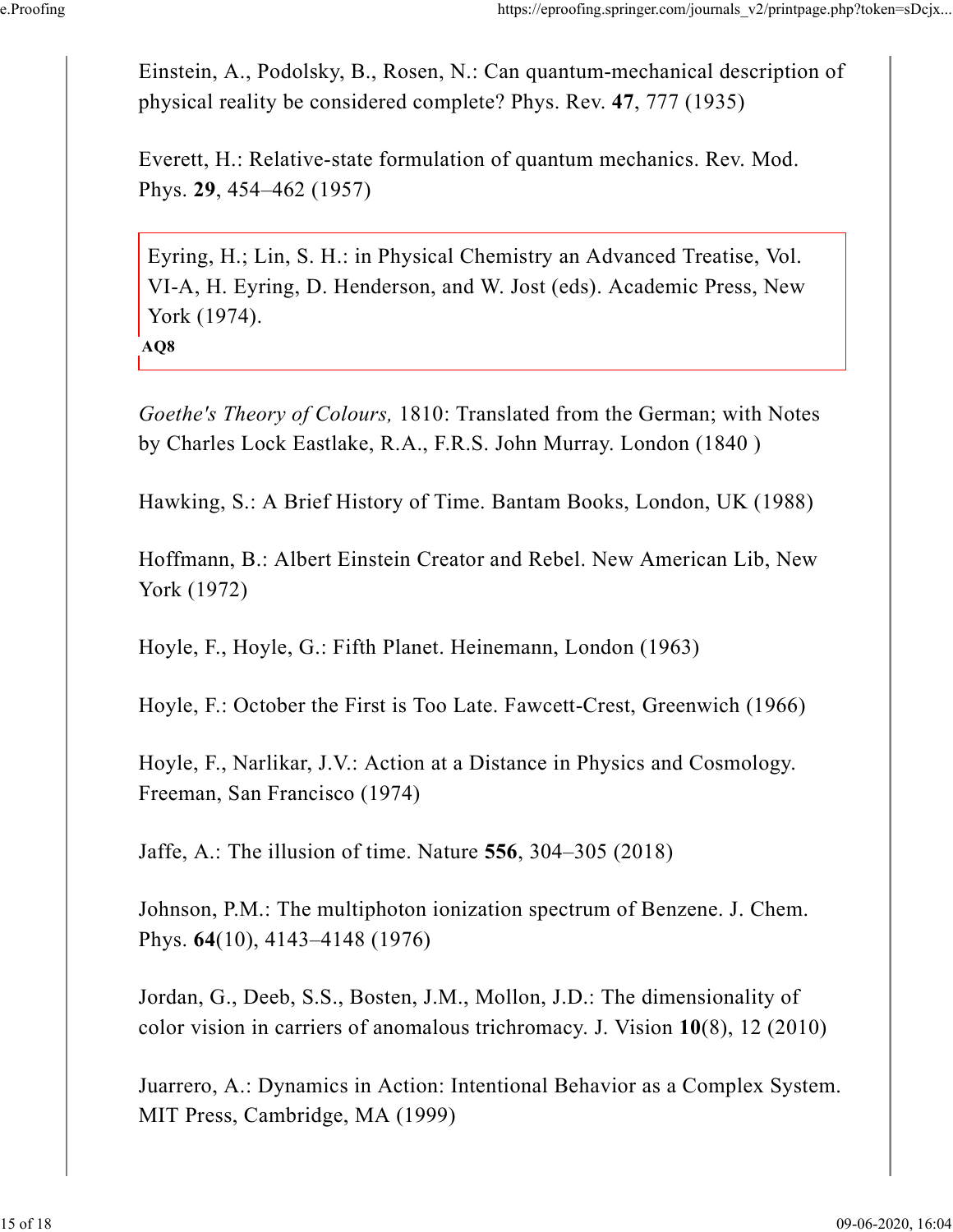Keserű, G.M., Soós, T., Kappe, C.O.: Anthropogenic reaction parameters – the missing link between chemical intuition and the available chemical space. Chem. Soc. Rev. 43, 5387 (2014)

Leal, W., Restrepo, G.: Formal structure of periodic system of elements. Proc. Roy. Soc. A. 0581 (2018).

London, F.: Quantenmechanische Deutung des Vorgangs der Aktivierung. Z. Electrochem. 35, 552 (1929)

Martínez-González, J.C., Fortin, S., Lombardi, O.: Why molecular structure cannot be strictly reduced to quantum mechanics. Found. Chem. 21, 31–45 (2019)

Paetz, T.-T.: An Analysis of the 'Thermal-TimeConcept' of Connes and Rovelli, Diplomarbeit, Georg-August-Universität Göttingen (2010)

Penrose, R.: The Emperor's New Mind. Oxford University Press, Oxford (1989)

Petkov, V. (ed.): Relativity and the Dimensionality of the World. Springer, Berlin (2007)

Polanyi, J.C., Schreiber, J.L.: Distribution of reaction products (theory). Investigation of an ab initio energy-surface for  $F + H_2 \rightarrow HF + H$ . Chem. Phys. Lett. 29, 319 (1974)

Polanyi, J.C., Schreiber, J.L.: The reaction of  $\text{F} + \text{H}_2 \rightarrow \text{HF} + \text{H}$ . A case study in reaction dynamics. Faraday Discuss. Chem. Soc. 62, 267 (1977)

Popper, K.: The Logic of Scientific Discovery. Routledge, Abingdon-on-Thames (1959)

Porter, R.N., Karplus, M.: Potential Energy Surface for  $H_3$ . J. Chem. Phys. 40, 1105 (1964)

Porter, R.N., Stevens, R.M., Karplus, M.: Symmetric  $H_3$ : a Semiempirical and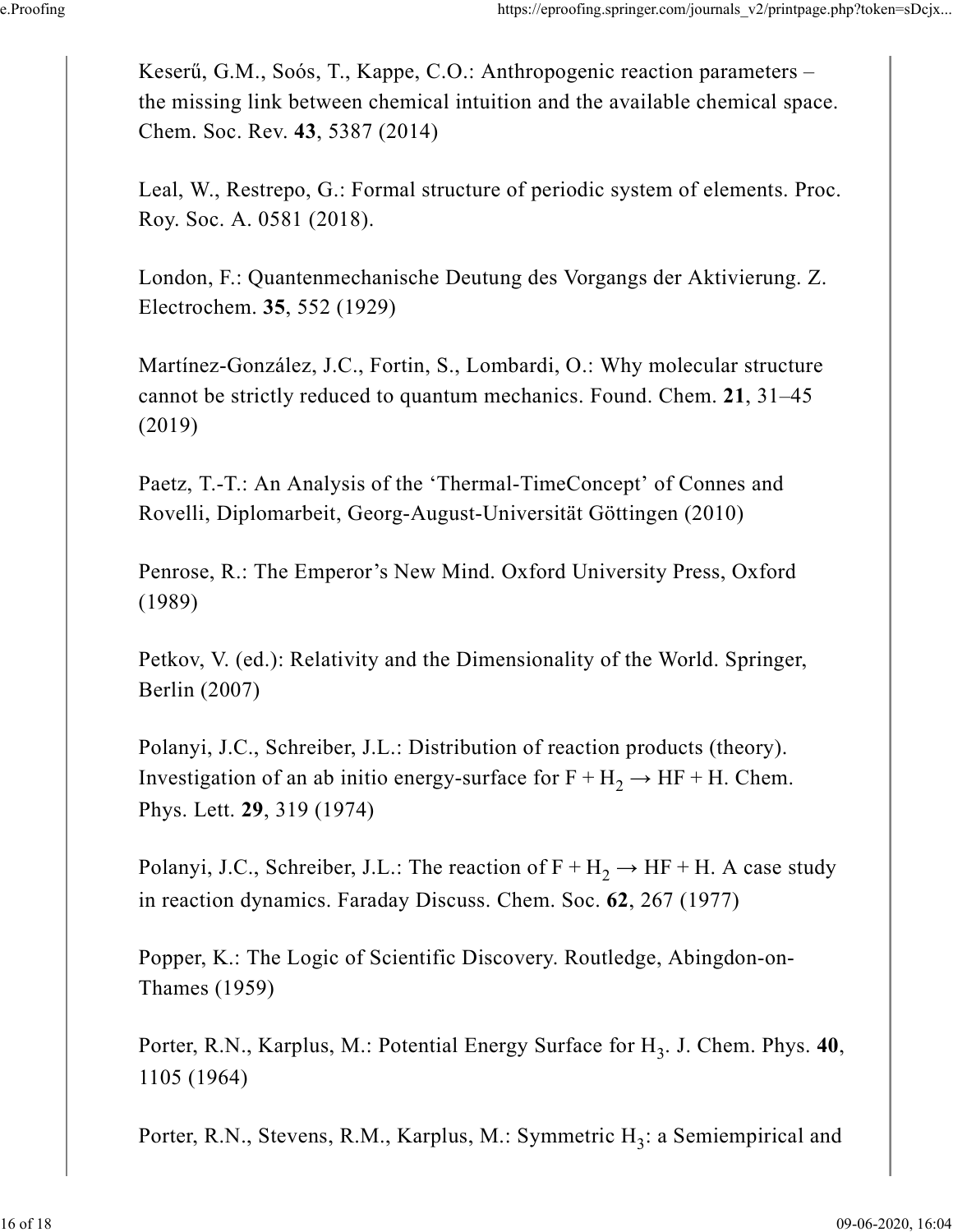Ab Initio Study of a Simple Jahn-Teller System. J. Chem. Phys. 49, 5163 (1968)

Restrepo, G.: Building classes of similar chemical elements from binary compounds and their stoichiometries, In: Mark A. Benvenuto, Tracy Williamson (eds.) Elements Old and New: Discoveries, Developments, Challenges, and Environmental Implications, ACS Symp. Ser. Vol. 1263 Chapter 5 pp 95-110. American Chemical Society, Washington, DC (2017). AQ9

Restrepo, G., Villaveces, J.L.: Mathematical thinking in chemistry. HYLE (Int. J. Phil. Chem.) 18(1), 3–22 (2012)

Rovelli, C.: The Order of Time. Penguin, London, UK (2018)

Sato, S.: A new method of drawing the potential energy surface. Bull. Chem. Soc. Jpn. 28(7), 450–453 (1955a)

Sato, S.: On a new method of drawing the potential energy surface. J. Chem. Phys. 23(3), 592–593 (1955b)

Schuster, M.M.: Is the flow of time subjective? Rev. Metaphys. 39(4), 695–714 (1986)

Varandas, A.J.C.: A LEPS potential for  $H_3$  from force field data. J. Chem. Phys. 70, 3786 (1979)

Velev, M.: Relativistic mechanics in multiple time dimensions. Phys. Essays 25(3), 403–438 (2012). https://doi.org/10.4006/0836-1398-25.3.403

Vogel, A.I.: Textbook of Macro and Semimicro Qualitative Inorganic Analysis. Prentice Hall Press, London (1968)

Wesson, P.: Time as an Illusion. In: Petkov, V. (ed.) Minkowski Spacetime: A Hundred Years Later. Fundamental Theories of Physics, vol. 165. Springer, Dordrecht (2010)